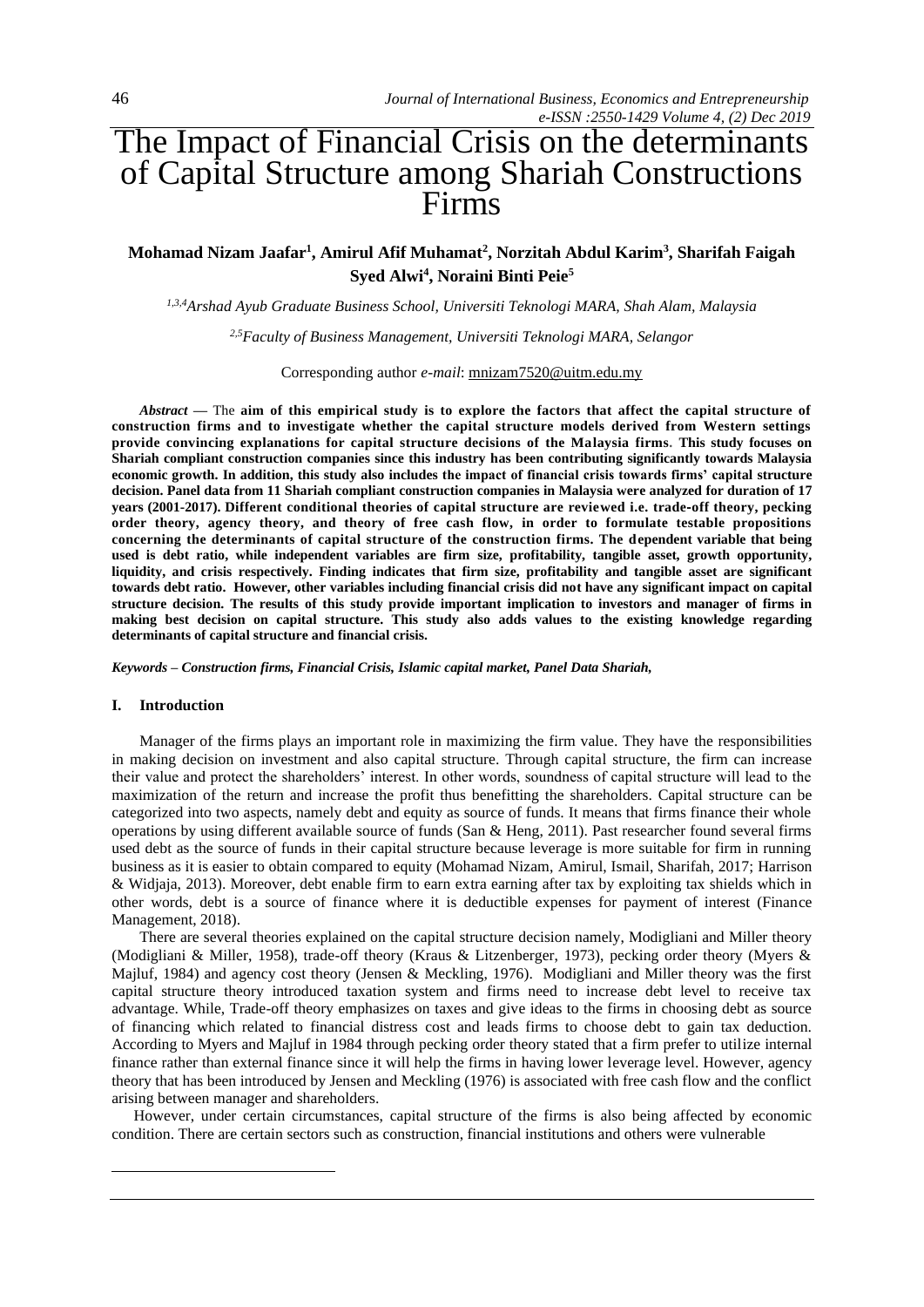toward economic uncertainty such as financial crisis. For instance, the global financial crises in 2008 has severely affect Malaysia's GDP growth which was declined to -7.4% in 1998 from 7.3% in 2007 (Khoon & Hui, 2010). Nevertheless, Malaysian government had announced several stimulate packages started with the first package worth RM7.0 billion on 4<sup>th</sup> November 2008 to revive the economic by focusing on high impact infrastructure projects such as housing, roads and schools (Gallagher & Wilkins, 2012). For example, RM1.2 billion is provided to build more low and medium cost houses, RM600 million for small projects such as village roads, small bridges and RM500 million for public facilities like roads, hospitals and schools. Then, second stimulus package with larger amount of RM60 billion was announced on 10 March 2009 (Khoon & Hui, 2010). Therefore, this study wants to investigate the determinants of capital structure of construction sectors and either it is affected by the financial crisis or not. This study is also focusing on *Shariah* construction sectors in choosing the capital structure for their firms.

### **II. Literature Review**

The financial crisis began in the United States which occurred at the end of 2007 where United States' financial market fell under credit crisis of historic proportions. Then, it caused the stock market to collapse in 2008 (Samour & Hassan, 2016). Numerous research conducted their study using firm as the independent variable to examine the determinants of capital structure. From the previous studies, natural log for assets of a firm is a common proxy employed to represent firm size. However, there are mixed findings regarding to the relationship between firm size and debt. Many studies found that there is a positive relationship between firm size and debt such as Harrison, Panasian and Seiler (2011), Ahmed Sheikh and Wang (2011), Harrison and Widjaja (2013) and Forte, Barros and Nakamura (2013) Nizam et all (2017). According to Harrison and Widjaja (2013), there is a significantly positive relationship between firm size and debt which the result is lined with trade-off theory where size of firm and debt shows positive correlation to each other. In contrast, a study done by Alipour, Mohammadi, and Derakhshan (2015) revealed that there is a negative relationship between size of a firm and capital structure.

Profitability is an ability of a business to gain profits in the form of return from any investment. There are few researcher that finds out profitability has a negative correlation to total debt ratio. Supported by Khademi (2013), company prefer internal fund to finance their business rather than external. There are several previous studies that also have proven that negative relationship exists between profitability and debt done by Proenca, Laureano and Laureano (2014), Morri and Artegiani (2015), and Trinh and Phuong (2015). There is a positive relationship found between profitability and debt ratio because companies able to obtain tax advantage from the interest by using higher amount of debt (Harrison & Widjaja, 2013). It is in line with Ting and Lean (2011) where trade-off theory states that a firm that have high profit have opportunities to issue debt and gain benefits of minimizing tax burden.

Tangible asset is also another variable that influence the capital structure. Tangible asset refers to the asset that have physical form able to be touched and seen through human sense. According to trade-off theory, tangibility and debt have positive correlation between each other since the firms are able to use their tangible asset to their benefit and obtain more external financing against their tangible asset. Most of empirical researchers found that there is a positive relationship between tangibility and total debt (De Jong, Kabir & Nguyen, 2008; Mostarac & Petrovic, 2013; Harrison & Widjaja, 2014; Iqbal & Kume, 2015; Muijs, 2015). From studies by Trinh and Phuong (2015), tangibility has negative relationship with the debt. In their research, they explained that even though tangible assets are able to secure the debt through collateral, then the firms will reduce the liquidity factors where it is very important to the firms especially during crisis period. It is consistent with Entabang (2002) where it indicates tang tangibility is negatively correlated towards debt.

Growth opportunity also another determinant that influences capital structure of the firms. Growth is an "investment opportunity or project that has the potential to grow significantly, bringing profit to the companies" (Ross, Westerfield, & Jordan, 2011). Generally, the firms that have significant future growth opportunities tend to face financial distress raised from debt financing. This is because intangible assets are unable to be collateralized. The agency theory also has similar suggestion described by trade-off theory. Thus, both theories indicate that there is a negative relationship between growth opportunity and debt ratio. This is consistent with studies by Ali (2011), Harrison, Panasian and Seiler (2011), Ahmed Sheikh and Wang (2011) and Morri and Artegiani (2015). Besides, pecking order theory have contradicting suggestion which is the growth opportunities should have positive relationship with debt level. It is because the theory estimated that there exists an asymmetrical information problem among the firm managers and investors. The previous studies that have similar results as proposed by pecking order theory are Khademi (2013), Saarani and Shahadan (2013) and Youssef and El-Ghonamie (2015).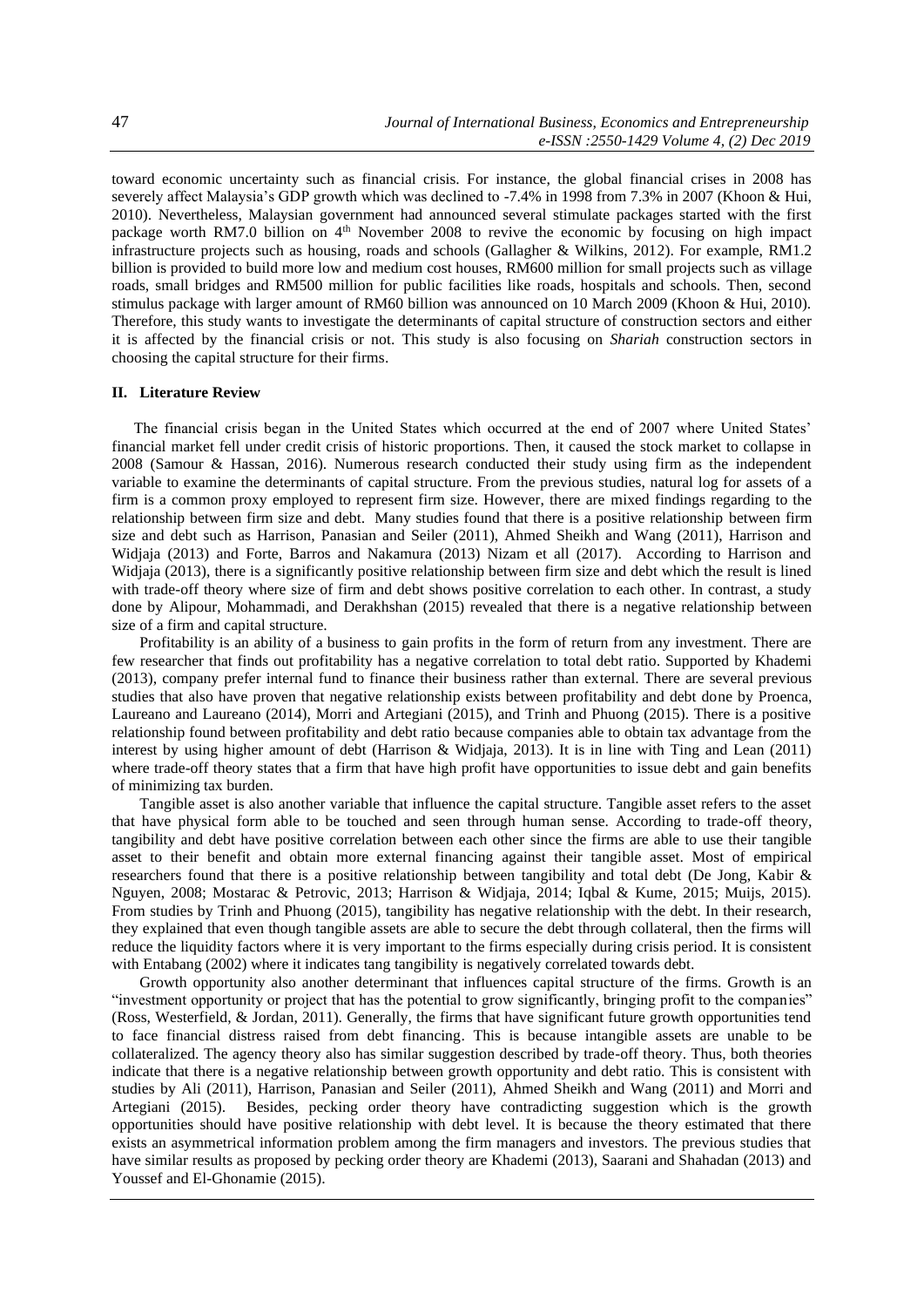Liquidity works as the key financial indicator which measures whether the firm can fulfil its debt commitment without undesired losses (Ghasemi & Ab Razak, 2016). Empirical studies found that there is a positive relationship between liquidity and debt. For instance, a study by Khademi (2013) and Putek, Mahmood, Baharuddin and Mahadi (2014) found that liquidity have positive correlation to total debt. They stated that the firms which have higher liquidity prefer using cash more to invest in long term investment and finance the short-term debt. Contradict, Lipson and Mortal (2009) demonstrated that the more highly-liquid firms have less debt due to internal cost of capital for liquid firms is lower than the cost for debt and equity. It is consistent with the suggestion proposed by pecking order theory where internal fund is the first source that should be considered by the firms in choosing capital structure. This theory is also aligned with the agency theory. This finding is also similar with studies by Mazur (2007), Antoniou, Guney, and Paudyal (2008), Akdal (2010), Harrison and Widjaja (2014) and Ghasemi and Ab Razak (2016).

Financial crisis affects many firms but it is not confirmed on how the financial crisis give effects on the capital structure of the firm since the firms have different capital structures. According to Zarebski and Dimovski (2012), they had a researched on the effect of the leverage of Australian Real Estate Investment Trusts before and after the crisis. In their study, they found that the global financial crisis really give effect on capital structure of the firms. Another study by Iqbal and Kume (2015) also examined the impact of the financial crisis on capital structure decision, evidence from UK, French and German. Based on their study, there were changes of the equity and debt levels during crisis and post-crisis and the debt is increased on both period of crisis. However, Trinh and Phuong (2015) whom also studied on the effect of financial crisis on capital structure have contradicting result from other studies. In their study, they found that capital structure of listed firms in Vietnam have no significance towards the financial crisis. This is because the financial system in their country is well controlled and monitored by the government.

# **III. Empirical Methodology and Measurement of the Variables**

### **Research Methodology**

In order to carry out this research, descriptive analytical research designs were employed. Both descriptive and analytical research design used. There are 11 *shariah* compliant companies listed under construction sector in the main market from the period of 2001 until 2017. To determine the relationship between each independent variable and dependent variable, model develop based on empirical findings aid by Econometric Views 9

a. Empirical Model – Multiple Regression

```
Drit = β0 + β 1SIZEi,t + β2PROi,t + β3TANGi,t + β4GRi,t + β5LIQi,t + β6CRISISt + εi,t (1)
Where,
              DR_{i,t} = Dependent variable which represent debt ratio
              \beta_0 = Constant variable
              \beta_1 = Coefficient beta value
              SIZE_{i,t} = Firm size of company i at year t<br>PRO<sub>it</sub> = Profitability of company i at year
                          = Profitability of company i at year
              TANG_{i,t} = Tangible assets of company i at year t
```
 $GR_{i,t}$  = Growth opportunity of company *i* at year *t*  $LIQ_{i,t}$  = Liquidity of company *i* at year *t*  $CRISIS<sub>t</sub> = Dummy variable which represents crisis of 2008$  $\varepsilon_{i,t}$  = Error terms

### **IV. Empirical Analysis**

#### **4.1 Descriptive Analysis**

# **Table 1: Descriptive Statistic DR SIZE PRO TANG GR LIQ Mean** 0.263939 5.847330 0.113675 0.301046 0.705586 2.034637 **Median** 0.257500 5.730400 0.058000 0.269500 0.078200 1.860000 **Maximum** 0.685000 7.313800 11.50310 8.870100 110.5111 8.570000 **Minimum** 0.004400 3.187300 -0.472500 0.000500 -0.970000 0.010000 **Std. Dev.** 0.130524 0.681345 0.842549 0.646423 8.080930 1.227852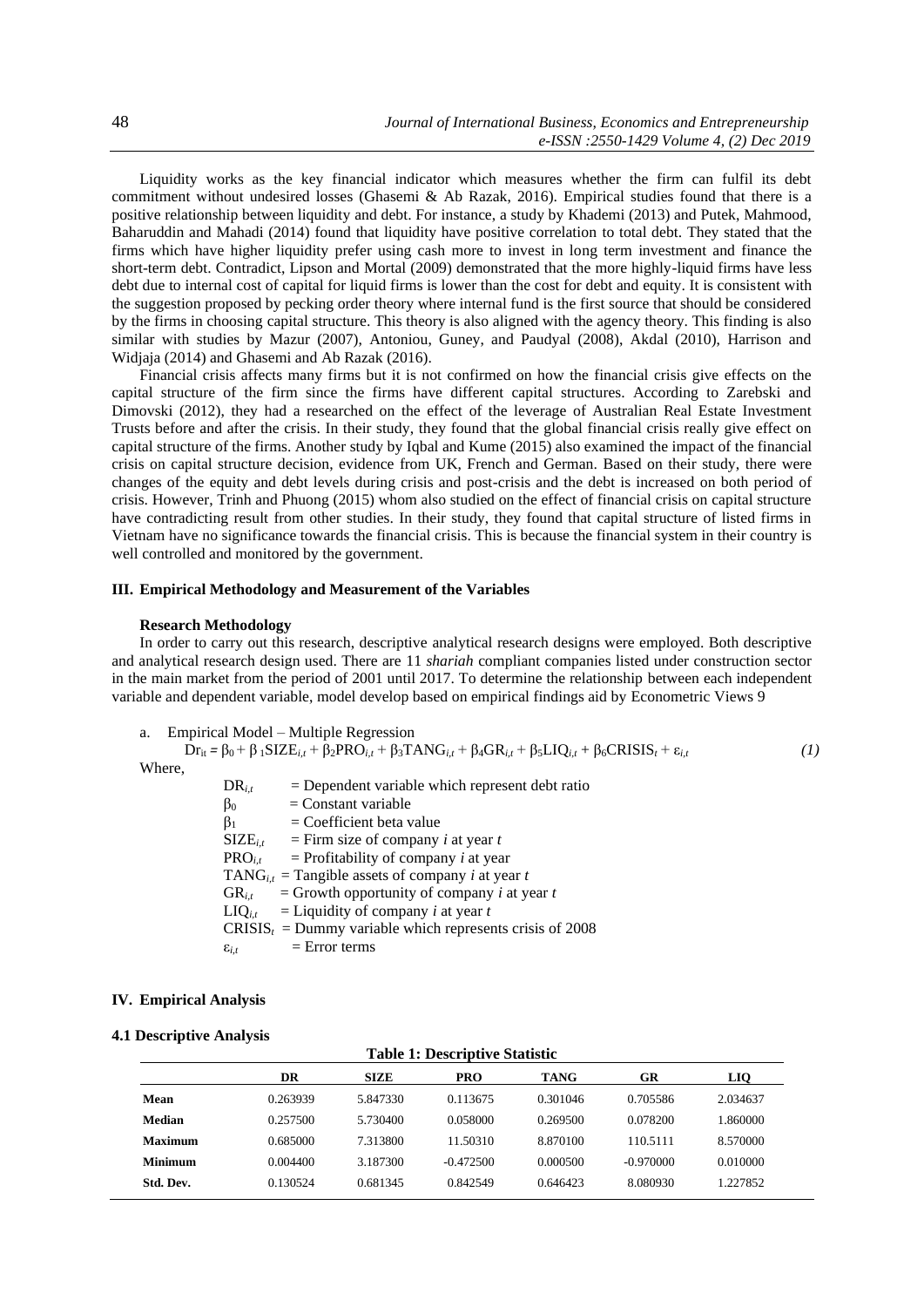49 *Journal of International Business, Economics and Entrepreneurship e-ISSN :2550-1429 Volume 4, (2) Dec 2019*

| <b>Skewness</b>     | 0.574952 | $-0.188954$ | 13.31050 | 12.55106 | 13.52470 | 1.820510 |
|---------------------|----------|-------------|----------|----------|----------|----------|
| <b>Kurtosis</b>     | 3.091301 | 4.395114    | 180.4885 | 166.9176 | 184.2754 | 7.941531 |
| Jarque-Bera         | 10.36770 | 16.27802    | 250976.2 | 214263.7 | 261741.1 | 293.5569 |
| <b>Probability</b>  | 0.005606 | 0.000292    | 0.000000 | 0.000000 | 0.000000 | 0.000000 |
| Sum                 | 49.35650 | 1093.451    | 21.25730 | 56.29560 | 131.9446 | 380.4772 |
| Sum Sq. Dev.        | 3.168769 | 86.34690    | 132.0394 | 77.72248 | 12146.06 | 280.4176 |
| <b>Observations</b> | 187      | 187         | 187      | 187      | 187      | 187      |

Table 1 shows the descriptive information of beta (systemic risk) and six independent variables for 11 shariah compliant listed companies for 9 years period from 2001 to 2017. Based on the above result, as what can be clearly identified, , the mean value for liquidity (LIQ) is 2.0346 which means the sampled companies have 2.03 times more of current assets compared than current liabilities to meet short-term obligations. This reflects that the companies under review did have some liquidity problem. Moreover, the range limit acceptance for skewness and kurtosis is between -2 to +2 for normal univariate distribution (Gravetter, Wallnau, & Forzano, 2016). From the results above, it shows that the data is not normally distributed.

#### **4.2 Correlation Analysis**

The results of correlation analysis are shown in Table 4.2 for *Shariah* compliant construction sector. Correlation analysis was conducted to examine the relationship between all the variables in this study and the matrix used shows the strength relationship among the variables.

|             | Table 2: Spearman Correlation Matrix<br>Correlation<br>(P-Value) |                              |                              |                               |                      |           |
|-------------|------------------------------------------------------------------|------------------------------|------------------------------|-------------------------------|----------------------|-----------|
|             |                                                                  |                              |                              |                               |                      |           |
| Variables   | <b>DR</b>                                                        | <b>SIZE</b>                  | <b>PRO</b>                   | <b>TANG</b>                   | <b>GR</b>            | LIQ       |
| DR          | 1.000000                                                         |                              |                              |                               |                      |           |
| <b>SIZE</b> | 0.177674<br>$(0.0150)$ **                                        | 1.000000                     |                              |                               |                      |           |
| <b>PRO</b>  | $-0.180694$<br>$(0.0133)$ **                                     | $-0.048068$<br>(0.5136)      | 1.000000                     |                               |                      |           |
| <b>TANG</b> | $-0.060770$<br>(0.4087)                                          | $-0.177791$<br>$(0.0149)$ ** | $-0.160028$<br>$(0.0287)$ ** | 1.000000                      |                      |           |
| <b>GR</b>   | 0.079574<br>(0.2790)                                             | 0.231519<br>$(0.0014)$ ***   | 0.387405<br>$(0.0000)****$   | $-0.411698$<br>$(0.0000)****$ | 1.000000-            |           |
| <b>LIQ</b>  | $-0.169499$<br>$(0.0204)$ **                                     | 0.028484<br>(0.6988)         | 0.497716<br>$(0.0000)$ ***   | $-0.162862$<br>$(0.0259)$ **  | 0.089693<br>(0.2222) | 1.000000- |

Note: \*\*\*, \*\* denotes significance at 1% and 5% respectively

Based on Table 2, it shows that DR was correlated with SIZE, PRO and LIQ at  $\alpha$  = 0.05. Besides that, SIZE was also correlated with TANG at  $\alpha$  = 0.05, while being correlated with GR at  $\alpha$  = 0.01. In addition, PRO was correlated with GR and LIQ at  $\alpha$  = 0.01 and had been correlated with TANG at  $\alpha$  = 0.05. Furthermore, TANG is correlated with GR and LIQ at  $\alpha$  = 0.01 and  $\alpha$  = 0.05 respectively.

In the correlation analysis, the correlation value which is more than 0.9 will lead to multicollinearity problem existing in the sample data (Asteriou & Hall, 2015). Thus, highest correlation between independent variables and dependent variable is profitability (PRO) at -0.180694 with 5% level of significance. Hence, it can be summarized that there is no multicollinearity problem in the sample data for *Shariah* compliant construction sector.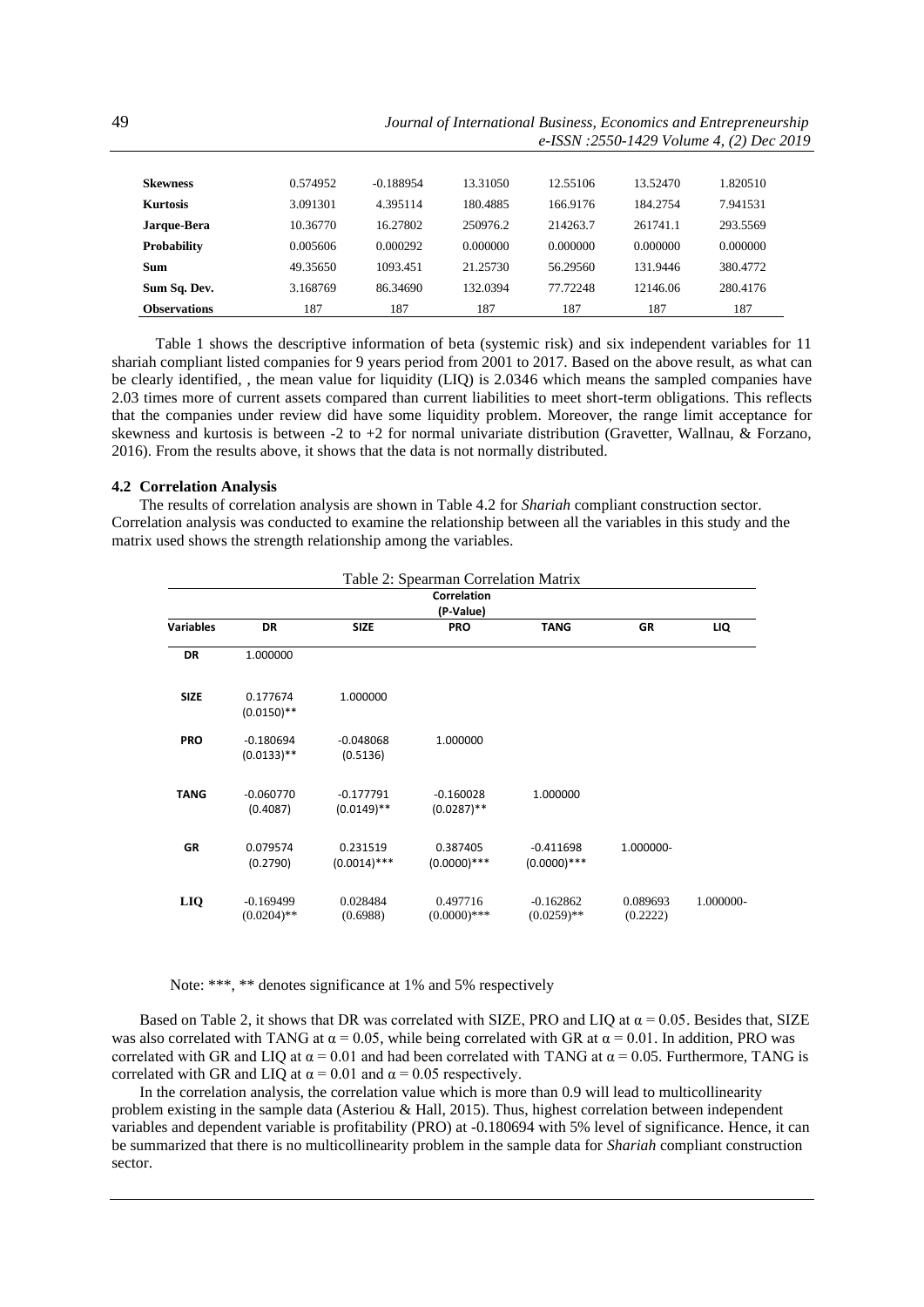# **4.3 Choosing the best model**

# 4.3.1 Likelihood Ratio Test

Likelihood Ratio Test is applied in this study to choose the best model between Pooled Ordinary Least Squares (POLS) model and Fixed Effects Model (REM). The hypotheses under Likelihood Ratio Test are as follows:  $H_0 = \text{POLS}$  model is preferred

 $H_1$  = Fixed Effects Model is preferred

| <b>Effects Test</b>             | Table 3: p-value p-value of cross-section F and cross-section Chi-Square<br><b>Statistics (P-Value)</b> |  |  |
|---------------------------------|---------------------------------------------------------------------------------------------------------|--|--|
| <b>Cross-section F</b>          | 12.853570<br>$(0.0000)$ ***                                                                             |  |  |
| <b>Cross-section Chi-square</b> | 105.298034<br>$(0.0000)$ ***                                                                            |  |  |

Based on Table 3, p-value of cross-section F and cross-section Chi-Square statistics were 0.0000. Thus, the results are showed that statistically significant since the p-value is less than  $\alpha = 0.01$ . This can be concluded that the null hypothesis in Likelihood Ratio Test is rejected and that the Fixed Effects Model (FEM) is preferred.

# 4.3.2 Hausman Test

There are two types of models that may be applied in this study which are Fixed Effects Model (FEM) and Random Effects Model (REM). When Likelihood Ratio Test shows that FEM is preferred, then the Hausman Test must be conducted to select whether FEM or REM are preferred in this study. The hypotheses statement are as follows:

 $H_0$  = Random Effects model is preferred

 $H_1$  = Fixed Effects model is preferred

| Table 4: p-value for cross-section random statistics for <i>Shariah</i> compliant |                      |  |  |
|-----------------------------------------------------------------------------------|----------------------|--|--|
| <b>Test Summary</b>                                                               | Statistics (P-Value) |  |  |
| Cross-section random                                                              | 0.000000             |  |  |
|                                                                                   | (1.0000)             |  |  |

According to Table 4, p-value for cross-section random statistics for *Shariah* compliant construction companies was 1.0000. Since the p-value exceed than  $\alpha = 0.05$ , then the alternate hypothesis was rejected and accepts null hypothesis. Then, it concluded that Random Effects model is preferred.

| Table 5 : Random Effects Model |                              |              |                |  |
|--------------------------------|------------------------------|--------------|----------------|--|
| <b>Variables</b>               | <b>Coefficient</b>           | t-statistics | (P-Value)      |  |
| <b>SIZE</b>                    | 0.099144                     | 5.530322     | $(0.0000)$ *** |  |
| <b>PRO</b>                     | $-0.078971$                  | $-1.975526$  | $(0.0497)$ **  |  |
| <b>TANG</b>                    | 0.107748                     | 2.042560     | $(0.0426)$ **  |  |
| <b>GR</b>                      | $-0.001510$                  | $-1.623458$  | (0.1062)       |  |
| LIQ                            | 0.006751                     | 0.752230     | (0.4529)       |  |
| <b>CRISIS</b>                  | 0.049432                     | 1.588684     | (0.1139)       |  |
| <b>F-Statistics</b>            | 6.002957<br>$(0.000010)$ *** |              |                |  |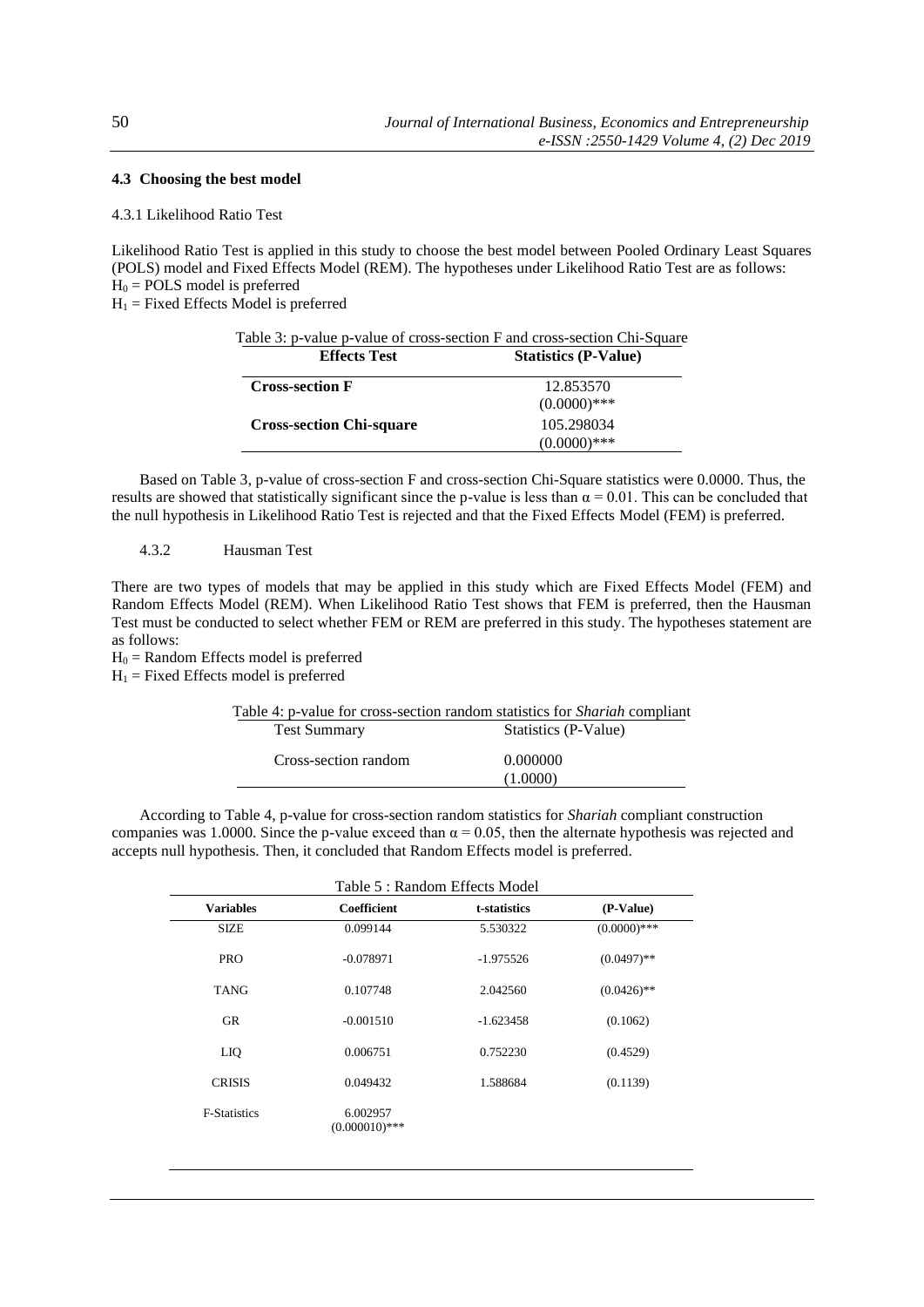| <b>Adjusted R-Squared</b> | 0.138960 |  |
|---------------------------|----------|--|
| Durbin Watson             | 0.812694 |  |

Note: \*\*\*, \*\* denotes significance at 1% and 5% respectively

### **V. Finding and Conclusion**

From the results obtained, firm size (SIZE) which is represented by natural logarithm of total assets of the company is found to be the most significant variable at  $\alpha = 0.01$ , which has positive coefficient value towards debt ratio of *Shariah* compliant construction companies. This result is supported by trade-off theory, where indicates that the increase of firm size will increase debt ratio of the company. The results in this study is also similar with the studies done by Leeuwen (2011), Khademi (2013), Zabolotna (2013), Morri and Artegiani (2015), Trinh and Phuong (2015) and Tripathy and Asija (2017). Nevertheless, this finding contradicts with the findings of Harrison and Widjaja (2014) and Danso and Adomako (2014). Profitability (PRO) which was represented by the return on assets is a significant determinant of debt ratio in *Shariah* compliant construction companies. Profitability has a negative coefficient, implying that *Shariah* compliant construction companies that have high profitability levels will have lower debt ratio. In this study's case, high profitability will take lower debt because construction companies prefer lower cost of financing and tend to use retained earnings as their source of financing. This finding is consistent with previous studies done by Khademi (2013), Mostarac and Petrovic (2013), Zabolotna (2013), Morri and Artegiani (2015), Trinh and Phuong (2015) and Tripathy and Asija (2017), but contradicts to Morri and Parri (2017).

Tangible asset (TANG) also found as significant variable with positive coefficient at p-value of  $\alpha = 0.05$ . It illustrated that *Shariah* compliant construction companies with high tangible asset will have higher debt. This is because the companies used the tangible assets as collateral in making decision on lending (Danso & Adomako, 2014). This result supported by trade-off theory where tangible asset and debt have positive relationship with them. Besides that, this finding also parallel with research done by Khademi (2013), Trinh and Phuong (2015) and Morri and Parri (2017). It shows that tangible asset is important and significant variable on debt ratio. Other than that, the growth opportunity (GR) where measured by changes of total assets from previous total assets to present year was found to be insignificant on debt ratio of *Shariah* compliant construction companies. This clarification is opposite with the results shown on tangibility as mentioned earlier. This result can be supported by previous studies that have insignificant relationship between growth opportunity and debt ratio such as Ting and Lean (2011) and Trinh and Phuong (2015). However, these findings contradict with prior researches conducted by Zabolotna (2013), Proenca, Laureano and Laureano (2014), Vergas, Cerqueira, and Brandao (2015), and Morri and Parri (2017). Liquidity (LIQ) has been found as insignificant determinant for debt ratio of *Shariah* compliant construction companies. It is demonstrated that liquidity has no impact or influence the decision of taking debt by *Shariah* compliant construction companies similar with Zarebsi and Dimovski (2012) and Harrison and Widjaja (2013). However, it contrary with a study done by Harrison and Widjaja (2014), Proenca, Laureano and Laureano (2014), Zabolotna (2014), and Tripathy and Asija (2017) where they found strong relationship between liquidity and debt ratio. Crisis (CRISIS) as other variable and known as dummy variable was used to capture the effect of financial crisis on the debt ratio of *Shariah* compliant construction companies. This finding in line with study by Trinh and Phuong (2015) where they found that financial crisis has no significance towards capital structure of listed firms in Vietnam. This is because the financial system in their country is well controlled and monitored by the government. Therefore, in this study, the financial crisis occurs in 2008 does not affected the capital structure decision because the Malaysia government had implemented fiscal stimulus package to help construction companies to grow up during period of crisis (Gallagher & Wilkins, 2012).

From the result obtained, it can be concluded that there are three variables that have significant relationship with debt ratio which are firm size, profitability and tangible asset that p-value less than  $\alpha = 0.01$  and  $\alpha = 0.05$ respectively. This finding will help managers of companies to focus on the most significant variable which is firm size that positively influence decision of debt financing. However, the financial crisis occurs in 2008 does not influence the debt ratio of the companies. Thus, this can be concluded that the firms can survive when financial crisis occur because they have generated more assets in their companies. Other than that, this finding also gives insight to firm managers in deciding the best financing that should be taken for the companies. This study also gives exposure to firm managers in focusing on factors that need to be considered to reduce the impact of financial crisis. Moreover, the investors will receive benefits from this finding. In the investors views,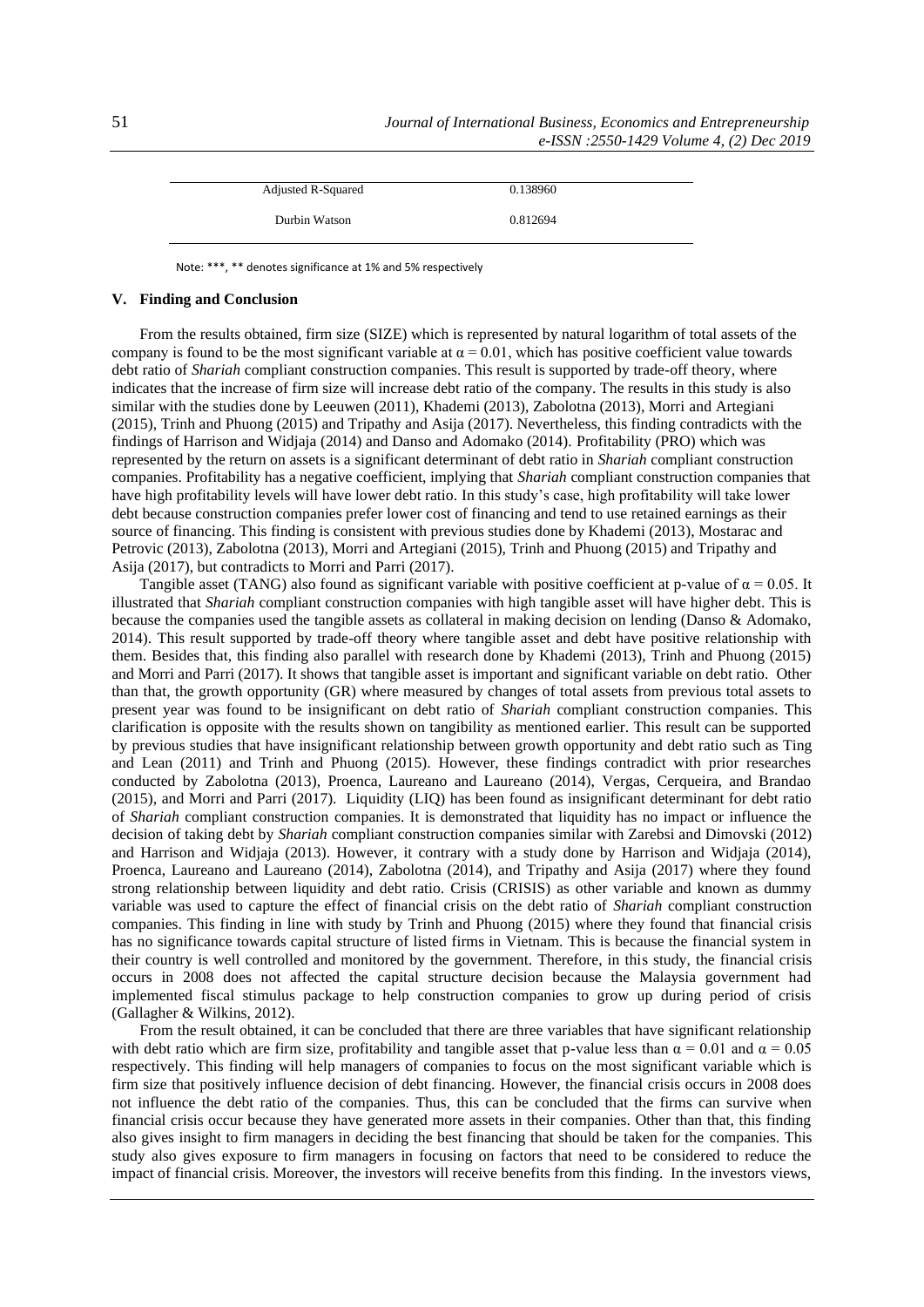they may obtain benefits when it can assist them to make the right investment on good company which is not affected by threatening economic. This finding also provides better understanding to the investors regarding capital structure and making the right decision on investment. The investors also made aware that the financial crisis does not affect the capital structure of *Shariah* compliant construction companies.

# **References**

Abell, M. L., Braselton, J. P., & Rafter, J. A. (1999). *Statistics with Mathematica*. San Diego: Academic Press.

- Abidin, M. Z., & Rasiah, R. (2009). The Global Financial Crisis and the Malaysian Economy: Impact and Responses. *Kuala Lumpur: UNDP Malaysia*.
- Albaity, M. S., & Chuan, A. H. S. (2013). Internationalization and Capital Structure: Evidence from Malaysian Manufacturing Firms. *Asian Journal of Finance & Accounting*, *5*(2), 329-342.
- Ahmad, N., & Azhar, N. N. (2015). Investigating of *Shariah* Compliant Companies Capital Structure Determinants. *Advanced Science Letters*, *21*(6), 1986-1989.
- Akdal, S. (2010). How Do Firm Characteristics Affect Capital Structure? Some UK evidence, MPRA, Working Paper no. 29657.
- Al Ani, M. K., & Al Amri, M. S. (2015). The Determinants of Capital Structure: An Empirical Study of Omani Listed Industrial Companies. *Business: Theory and Practice/Verslas: Teorija ir Praktika*, *16*(2), 159- 167.
- Ali, L. (2011). The Determinants of Leverage of the Listed-Textile Companies in India. *European Journal of Business and Management*, *3*(12), 54-59.
- Alipour, M., Mohammadi, M. F. S., & Derakhshan, H. (2015). Determinants of Capital Structure: An Empirical Study of Firms in Iran. *International Journal of Law and Management*, *57*(1), 53-83.
- Antoniou, A., Guney, Y. & Paudyal, K. (2008). The Determinants of Corporate Debt Ownership Structure, Evidence from Market-Based and Bank-Based Economies. *Journal of Managerial Finance*, *34*(12), 821-847.
- Argandona, A. (2012). *Three Ethical Dimensions of the Financial Crisis*. Rochester, NY: Social Science Research Network.
- Asteriou, D., & Hall, S. G. (2015). *Applied Econometrics*. London: Palgrave Macmillan.
- Baily, M. N., & Elliott, D. J. (2009). The US Financial and Economic Crisis: Where Does It Stand and Where Do We Go from Here? *The Initiative on Business and Public Policy*.
- Berg, G., & Kirschenmann, K. (2010). The Impact of the US Financial Crisis on Credit Availability for Small Firms in Central Asia. Retrieved November 5, 2017, from http://www.rug.nl/research/globalisationstudiesgroningen/research/conferencesandseminars/conference s/eumicrofinconf2011/papers/2a.kirschenmann-berg.pdf
- Biase, P. D., & D'Apolito, E. (2012). The Determinants of Systematic Risk in the Italian Banking System: A Cross-Sectional Time Series Analysis. *International Journal of Economics and Finance*, *4*(11), 152- 164.
- Chadha, S., & Sharma, A. K. (2015). Determinants of Capital Structure: An Empirical Evaluation from India. *Journal of Advances in Management Research*, *12*(1), 3-14.
- Danso, A., & Adomako, S. (2014). The Financing Behaviour of Firms and Financial Crisis. *Managerial Finance*, *40*(12), 1159-1174.
- De Jong A., Kabir R. & Nguyen T. T. (2008). Capital Structure around the World: The Roles of Firm- And Country-Specific Determinants. *Journal of Banking and Finance*, *32*(9), 1954-1969.
- Deloof, M. & Overfelt, W.V. (2008). Were Modern Capital Structure Theories Valid in Belgium Before World War I? *Journal of Business Finance & Accounting*, *35*(3/4), 491-515.
- Department of Statistics, Malaysia (2009). The Real GDP sectors. Retrieved March 24, 2018, from [https://www.dosm.gov.my/v1/.](https://www.dosm.gov.my/v1/)
- Department of Statistics, Malaysia (2018). Quarterly Construction Statistics, First Quarter 2018. Retrieved July 6, 2018 from https://www.dosm.gov.my/v1/index.php?r=column/cthemeByCat&cat=77&bul\_id=WEs0TGsrWms2Z

0NKR1RqNTRnQlAvUT09&menu\_id=OEY5SWtFSVVFVUpmUXEyaHppMVhEdz09

- Entebang, S. (2002). *The Determinants of Optimal Capital Structure: An Empirical Investigation of Malaysian Construction (Property) Companies* (Doctoral Dissertation, Universiti Malaysia Sarawak, (UNIMAS)).
- Finance Management. (2017). Capital Structure and its Theories. Retrieved March 18, 2018, from https://efinancemanagement.com/financial-leverage/capital-structure-and-its-theories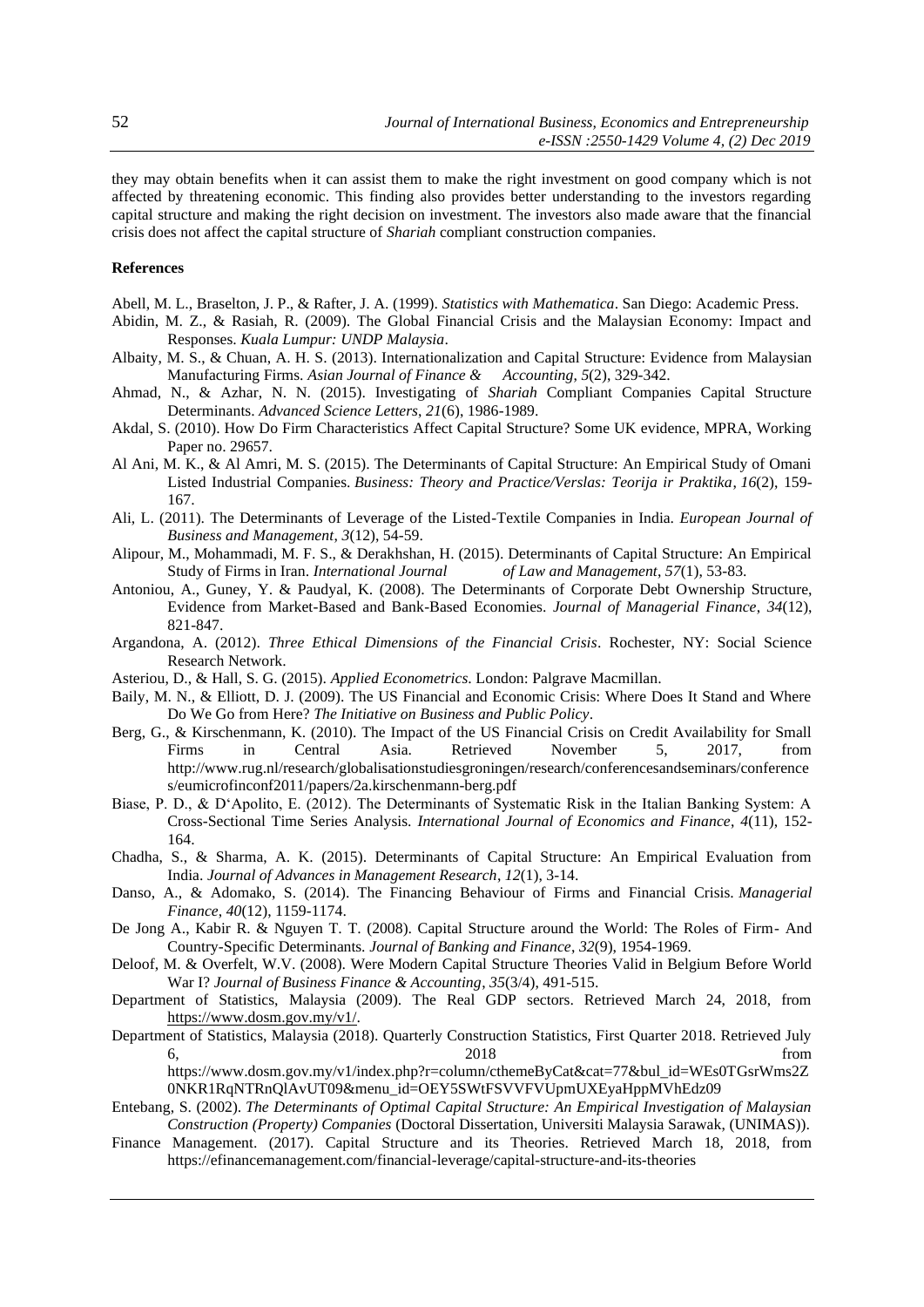- Forte, D., Barros, L. A., & Nakamura, W. T. (2013). Determinants of the Capital Structure of Small and Medium Sized Brazilian Enterprises. *BAR-Brazilian Administration Review*, *10*(3), 347-369.
- Fosberg, R. H. (2013). Short-Term Debt Financing During the Financial Crisis. *International Journal of Business and Social Science*, *4*(8), 1-5.
- Gallagher & Wilkins (2012). *The Global Financial Crisis: Policies and Implications*. Nova Science Publisher, Inc. New York.
- Ghasemi, M., & Ab Razak, N. H. (2016). The Impact of Liquidity on the Capital Structure: Evidence from Malaysia. *International Journal of Economics and Finance*, *8*(10), 130-139.
- Gravetter, F. J., Wallnau, L. B., & Forzano, L.-A. B. (2016). *Essentials of Statistics for the Behavioral Sciences*. Belmont: Cengage Learning.
- Gujarati, D. N., & Porter, D. C. (2010). *Basic Econometrics* (5th Edition ed.). New York.
- Gurajati, D. (2011). *Econometrics by Examples* (1th Edition ed.). Palgrave Macmillan, New York.
- Harrison, B., & Widjaja, T. W. (2013). Did the Financial Crisis Impact on the Capital Structure of Firms? *Discussion Papers in Economics*, *5*.
- Harrison, B., & Widjaja, T. W. (2014). The Determinants of Capital Structure: Comparison Between Before and After Financial Crisis. *Economic Issues*, *19*(2), 55-82.
- Harrison, D. M., Panasian, C. A. & Seiler, M. J. (2011), Further evidence on the Capital Structure of REITS. *Real Estate Economics*, *39*(1), 133-166.
- Huat, N. C. (2008). *The Determinants of Capital Structure: Evidence from Selected ASEAN Countries* (Doctoral dissertation, University of Malaya).
- Iqbal, A., & Kume, O. (2015). Impact of Financial Crisis on Firms' Capital Structure in UK, France, and Germany.
- Ismail, F., Nordin, N., & Zainuddin, Z. (2016). Firms' Financing Behavior: A Look into *Shariah*-Compliant Construction Firms in Malaysia. *International Journal of Economics and Financial Issues*, *6*(7S), 1-7.
- Jensen M. C., & Meckling W. H. (1976). Theory of the Firm: Managerial Behavior, Agency Costs and Ownership Structure. *Journal of Financial Economics*, *3*(4), 305-360.
- Karadeniz, E., Kandir, S.Y., Balcilar, M. & Onal, Y.B. (2009). Determinants of Capital Structure: Evidence from Turkish Lodging Companies. *International Journal of Contemporary Hospitality Management*, *21*(5), 594-609.
- Khademi, H. R. (2013). *Capital Structure and Global Financial Crisis: The Case of Non-Financial Firms in Netherlands* (Doctoral Dissertation, Eastern Mediterranean University (EMU)-Doğu Akdeniz Üniversitesi (DAÜ)).
- Khoon, G. S. & Hui, M. L. M. (2010). *The Impact of the Global Financial Crisis: The Case of Malaysia*. Third World Network (TWN).
- Kraus, A. & Litzenberger, R. H. (1973). A State-preference Model of Optimal Capital Structure. *The Journal of Finance*, *28*(4), 911-922.
- Leeuwen, M. V. (2011). *Financial Crisis and Capital Structure.* Bachelor Thesis, Department of Finance, Tilburg University. Retrieved October 21, 2017, fro[m http://arno.uvt.nl/show.cgi?fid=129450](http://arno.uvt.nl/show.cgi?fid=129450)
- Lipson M. & Mortal S. (2009). Liquidity and Capital Structure. *Journal of Financial Markets*, *12*(4), 611-644.
- Mazur, K. (2007). The Determinants of Capital Structure Choice: Evidence from Polish Companies. *International Advances in Economic Research*, *13*, 495-514.
- Miller, M. H. (1977). Debt and Taxes. *The Journal of Finance*, *32*(2), 261-275.
- Miller, M. H. (1988). The Modigliani-Miller Propositions after Thirty Years. *The Journal of Economic Perspectives*, *2*(4), 99-120
- Modigliani, F. & Miller, M. H. (1963). Corporate Income Taxes and Cost of Capital: A Correction. *American Economic Review*, *53*, 443-53.
- Modigliani, F., & Miller, M. H., (1958). The Cost of Capital, Corporation Finance and the Theory of Investment. *The American Economic Review*, *48*(3), 261-297.
- Mohamad Nizam, J, Amirul Afif, M, Ismail, A, Sharifah Faigah, S.A(2017). Determinants Of Capital Structure: Empirical Evidence From Shariah Compliant Plantation Firms In Malaysia. Journal Of [Emerging](http://prisma.uitm.edu.my/prisma/?doit=DirectoryStafByIdnTitleDetail&pubId=VmtaYVUxWnJNVVZXVkZaT1lYcEdWbFpzYUc1TlZUbFNVRlF3UFE9PQ&pubType=3) Economies & Islamic Research , Faculty of Business and [Management,](http://prisma.uitm.edu.my/prisma/?doit=DirectoryStafByIdnTitleDetail&pubId=VmtaYVUxWnJNVVZXVkZaT1lYcEdWbFpzYUc1TlZUbFNVRlF3UFE9PQ&pubType=3) Puncak Alam Campus, Universiti [Teknologi](http://prisma.uitm.edu.my/prisma/?doit=DirectoryStafByIdnTitleDetail&pubId=VmtaYVUxWnJNVVZXVkZaT1lYcEdWbFpzYUc1TlZUbFNVRlF3UFE9PQ&pubType=3) MARA , pageno : 1, vol : 5,issues : 4
- Morri, G. & Parri, E. (2017). US Reits Capital Structure Determinants and Financial Economic Crisis Effects. *Journal of Property Investment & Finance*, *35*(6), 556-574.
- Morri, G., & Artegiani, A. (2015). The Effects of the Global Financial Crisis on the Capital Structure of EPRA/NAREIT Europe Index Companies. *Journal of European Real Estate Research*, *8*(1), 3-23.